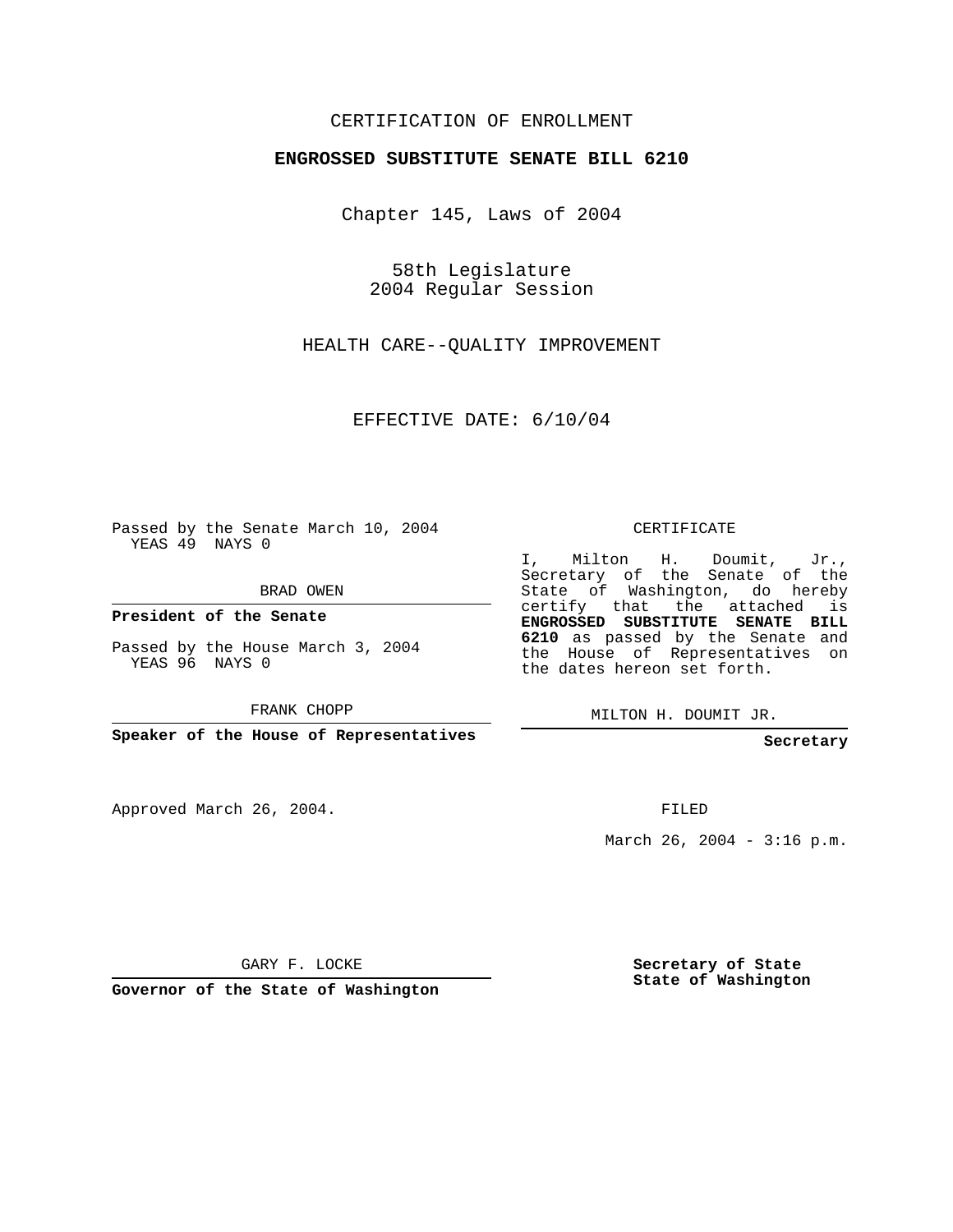## **ENGROSSED SUBSTITUTE SENATE BILL 6210** \_\_\_\_\_\_\_\_\_\_\_\_\_\_\_\_\_\_\_\_\_\_\_\_\_\_\_\_\_\_\_\_\_\_\_\_\_\_\_\_\_\_\_\_\_

\_\_\_\_\_\_\_\_\_\_\_\_\_\_\_\_\_\_\_\_\_\_\_\_\_\_\_\_\_\_\_\_\_\_\_\_\_\_\_\_\_\_\_\_\_

AS AMENDED BY THE HOUSE

Passed Legislature - 2004 Regular Session

## **State of Washington 58th Legislature 2004 Regular Session**

**By** Senate Committee on Health & Long-Term Care (originally sponsored by Senators Keiser, Winsley, Thibaudeau and Deccio)

READ FIRST TIME 02/06/04.

 1 AN ACT Relating to peer review committees and coordinated quality 2 improvement programs; and amending RCW 4.24.250, 43.70.510, and 3 70.41.200.

4 BE IT ENACTED BY THE LEGISLATURE OF THE STATE OF WASHINGTON:

 5 **Sec. 1.** RCW 4.24.250 and 1981 c 181 s 1 are each amended to read 6 as follows:

 $7 \qquad (1)$  Any health care provider as defined in RCW 7.70.020 (1) and (2) as now existing or hereafter amended who, in good faith, files charges or presents evidence against another member of their profession based on the claimed incompetency or gross misconduct of such person before a regularly constituted review committee or board of a professional society or hospital whose duty it is to evaluate the competency and qualifications of members of the profession, including limiting the extent of practice of such person in a hospital or similar institution, or before a regularly constituted committee or board of a hospital 16 whose duty it is to review and evaluate the quality of patient care and any person or entity who, in good faith, shares any information or 18 documents with one or more other committees, boards, or programs under 19 subsection (2) of this section, shall be immune from civil action for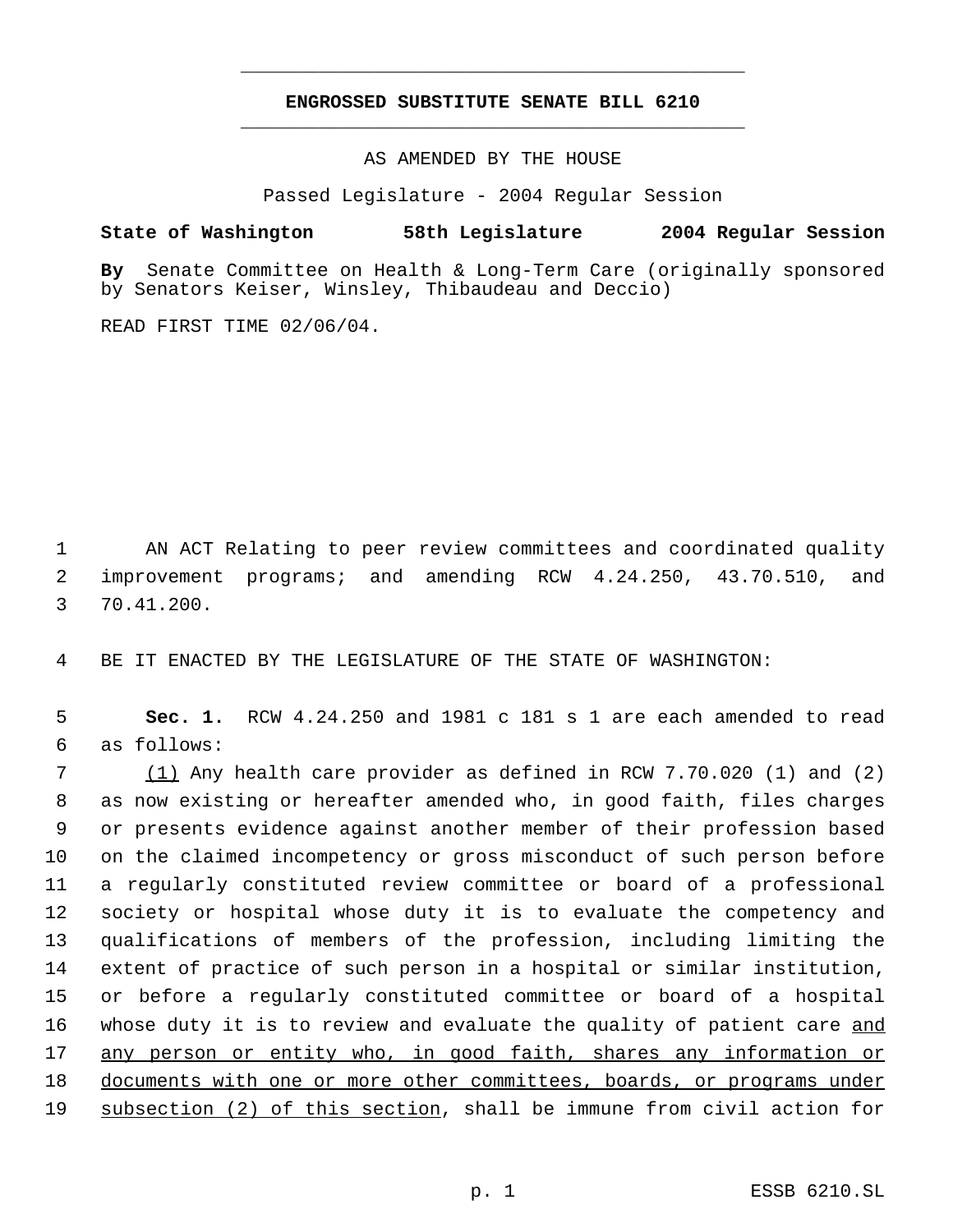1 damages arising out of such activities. For the purposes of this section, sharing information is presumed to be in good faith. However, the presumption may be rebutted upon a showing of clear, cogent, and convincing evidence that the information shared was knowingly false or 5 deliberately misleading. The proceedings, reports, and written records of such committees or boards, or of a member, employee, staff person, or investigator of such a committee or board, shall not be subject to subpoena or discovery proceedings in any civil action, except actions arising out of the recommendations of such committees or boards involving the restriction or revocation of the clinical or staff privileges of a health care provider as defined above.

 (2) A coordinated quality improvement program maintained in 13 accordance with RCW 43.70.510 or 70.41.200 and any committees or boards under subsection (1) of this section may share information and documents, including complaints and incident reports, created 16 specifically for, and collected and maintained by a coordinated quality 17 improvement committee or committees or boards under subsection (1) of this section, with one or more other coordinated quality improvement programs or committees or boards under subsection (1) of this section 20 for the improvement of the quality of health care services rendered to patients and the identification and prevention of medical malpractice. The privacy protections of chapter 70.02 RCW and the federal health 23 insurance portability and accountability act of 1996 and its implementing regulations apply to the sharing of individually identifiable patient information held by a coordinated quality 26 improvement program. Any rules necessary to implement this section shall meet the requirements of applicable federal and state privacy laws. Information and documents disclosed by one coordinated quality improvement program or committee or board under subsection (1) of this section to another coordinated quality improvement program or committee or board under subsection (1) of this section and any information and documents created or maintained as a result of the sharing of information and documents shall not be subject to the discovery process and confidentiality shall be respected as required by subsection (1) of this section and by RCW 43.70.510(4) and 70.41.200(3).

 **Sec. 2.** RCW 43.70.510 and 1995 c 267 s 7 are each amended to read as follows: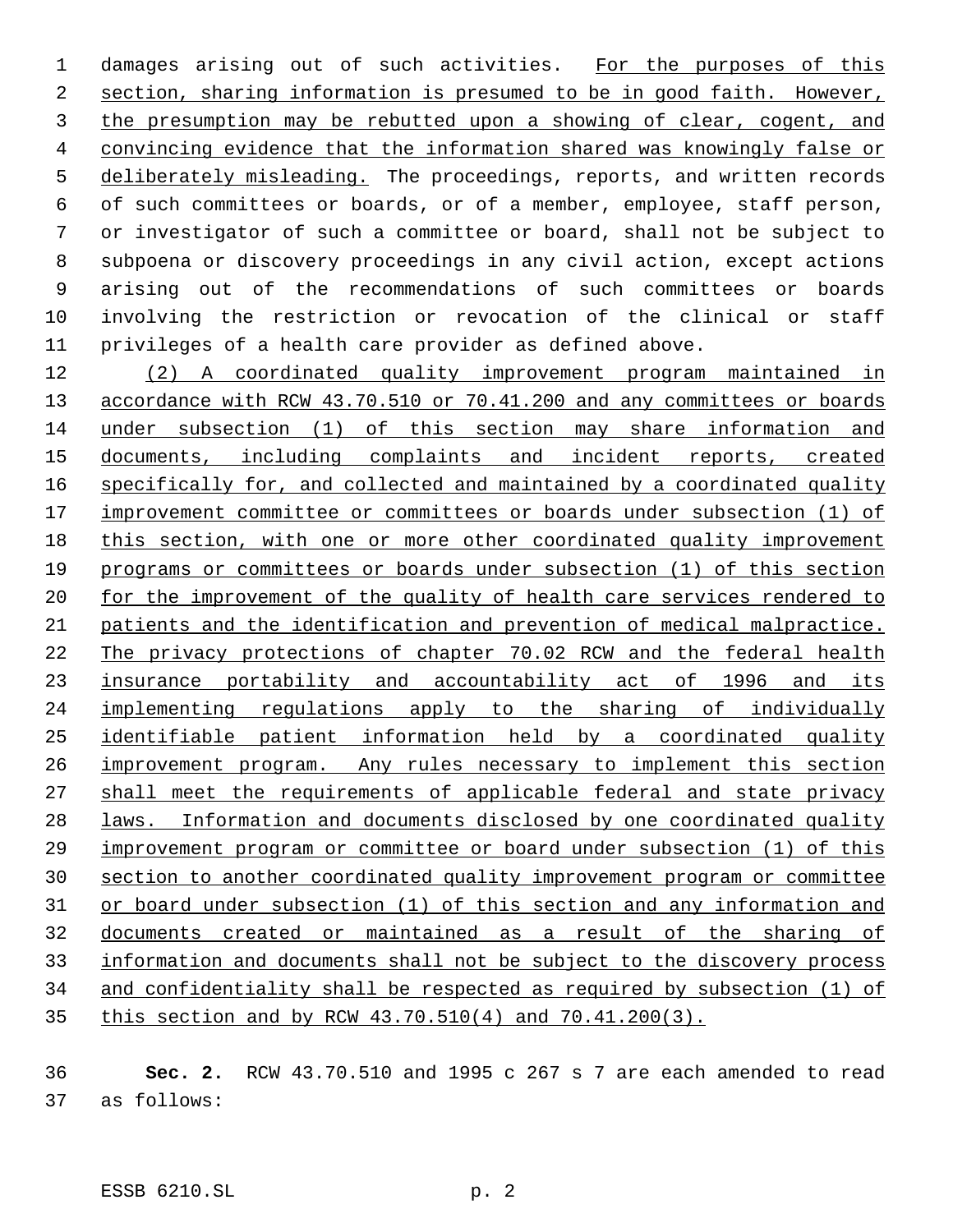(1)(a) Health care institutions and medical facilities, other than hospitals, that are licensed by the department, professional societies or organizations, health care service contractors, health maintenance organizations, health carriers approved pursuant to chapter 48.43 RCW, and any other person or entity providing health care coverage under chapter 48.42 RCW that is subject to the jurisdiction and regulation of any state agency or any subdivision thereof may maintain a coordinated quality improvement program for the improvement of the quality of health care services rendered to patients and the identification and prevention of medical malpractice as set forth in RCW 70.41.200.

 (b) All such programs shall comply with the requirements of RCW 70.41.200(1)(a), (c), (d), (e), (f), (g), and (h) as modified to reflect the structural organization of the institution, facility, professional societies or organizations, health care service contractors, health maintenance organizations, health carriers, or any other person or entity providing health care coverage under chapter 48.42 RCW that is subject to the jurisdiction and regulation of any state agency or any subdivision thereof, unless an alternative quality improvement program substantially equivalent to RCW 70.41.200(1)(a) is developed. All such programs, whether complying with the requirement set forth in RCW 70.41.200(1)(a) or in the form of an alternative program, must be approved by the department before the discovery limitations provided in subsections (3) and (4) of this section and the exemption under RCW 42.17.310(1)(hh) and subsection (5) of this section shall apply. In reviewing plans submitted by licensed entities that are associated with physicians' offices, the department shall ensure that the exemption under RCW 42.17.310(1)(hh) and the discovery limitations of this section are applied only to information and documents related specifically to quality improvement activities undertaken by the licensed entity.

31 (2) Health care provider groups of  $((ten))$  five or more providers may maintain a coordinated quality improvement program for the improvement of the quality of health care services rendered to patients and the identification and prevention of medical malpractice as set forth in RCW 70.41.200. All such programs shall comply with the requirements of RCW 70.41.200(1)(a), (c), (d), (e), (f), (g), and (h) as modified to reflect the structural organization of the health care provider group. All such programs must be approved by the department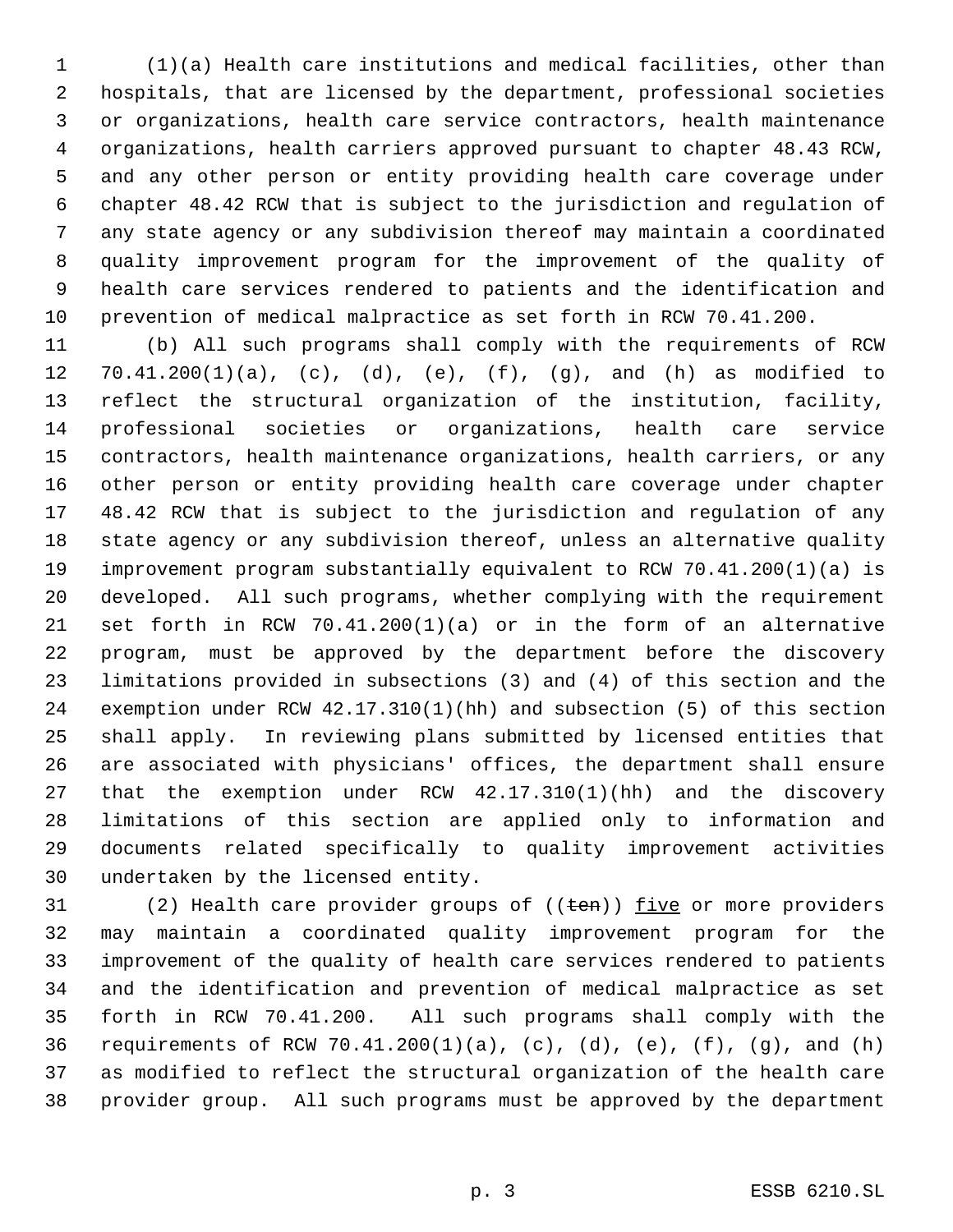before the discovery limitations provided in subsections (3) and (4) of this section and the exemption under RCW 42.17.310(1)(hh) and subsection (5) of this section shall apply.

 (3) Any person who, in substantial good faith, provides information to further the purposes of the quality improvement and medical malpractice prevention program or who, in substantial good faith, participates on the quality improvement committee shall not be subject to an action for civil damages or other relief as a result of such activity. Any person or entity participating in a coordinated quality 10 improvement program that, in substantial good faith, shares information 11 or documents with one or more other programs, committees, or boards under subsection (6) of this section is not subject to an action for 13 civil damages or other relief as a result of the activity or its consequences. For the purposes of this section, sharing information is 15 presumed to be in substantial good faith. However, the presumption may 16 be rebutted upon a showing of clear, cogent, and convincing evidence 17 that the information shared was knowingly false or deliberately misleading.

 (4) Information and documents, including complaints and incident reports, created specifically for, and collected, and maintained by a quality improvement committee are not subject to discovery or introduction into evidence in any civil action, and no person who was in attendance at a meeting of such committee or who participated in the creation, collection, or maintenance of information or documents specifically for the committee shall be permitted or required to testify in any civil action as to the content of such proceedings or the documents and information prepared specifically for the committee. This subsection does not preclude: (a) In any civil action, the discovery of the identity of persons involved in the medical care that is the basis of the civil action whose involvement was independent of any quality improvement activity; (b) in any civil action, the testimony of any person concerning the facts that form the basis for the institution of such proceedings of which the person had personal knowledge acquired independently of such proceedings; (c) in any civil action by a health care provider regarding the restriction or revocation of that individual's clinical or staff privileges, introduction into evidence information collected and maintained by quality improvement committees regarding such health care provider; (d)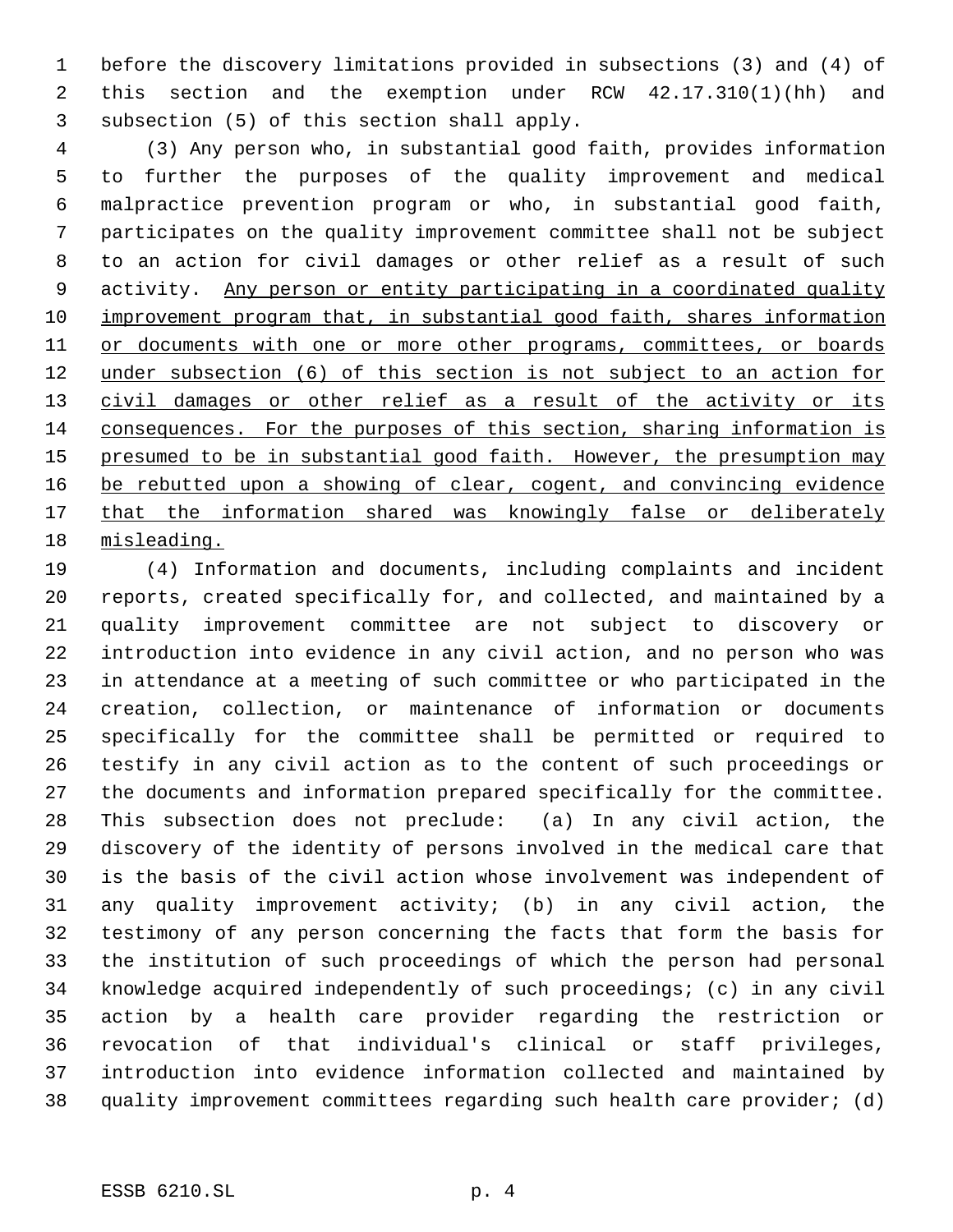in any civil action challenging the termination of a contract by a state agency with any entity maintaining a coordinated quality improvement program under this section if the termination was on the basis of quality of care concerns, introduction into evidence of information created, collected, or maintained by the quality improvement committees of the subject entity, which may be under terms of a protective order as specified by the court; (e) in any civil action, disclosure of the fact that staff privileges were terminated or restricted, including the specific restrictions imposed, if any and the reasons for the restrictions; or (f) in any civil action, discovery and introduction into evidence of the patient's medical records required by rule of the department of health to be made regarding the care and treatment received.

 (5) Information and documents created specifically for, and collected and maintained by a quality improvement committee are exempt from disclosure under chapter 42.17 RCW.

 (6) A coordinated quality improvement program may share information and documents, including complaints and incident reports, created specifically for, and collected and maintained by a quality improvement committee or a peer review committee under RCW 4.24.250 with one or more other coordinated quality improvement programs maintained in accordance with this section or with RCW 70.41.200 or a peer review committee under RCW 4.24.250, for the improvement of the quality of health care services rendered to patients and the identification and prevention of medical malpractice. The privacy protections of chapter 70.02 RCW and the federal health insurance portability and accountability act of 1996 and its implementing regulations apply to the sharing of individually identifiable patient information held by a 29 coordinated quality improvement program. Any rules necessary to implement this section shall meet the requirements of applicable 31 federal and state privacy laws. Information and documents disclosed by one coordinated quality improvement program to another coordinated quality improvement program or a peer review committee under RCW 4.24.250 and any information and documents created or maintained as a 35 result of the sharing of information and documents shall not be subject to the discovery process and confidentiality shall be respected as 37 required by subsection (4) of this section and RCW 4.24.250.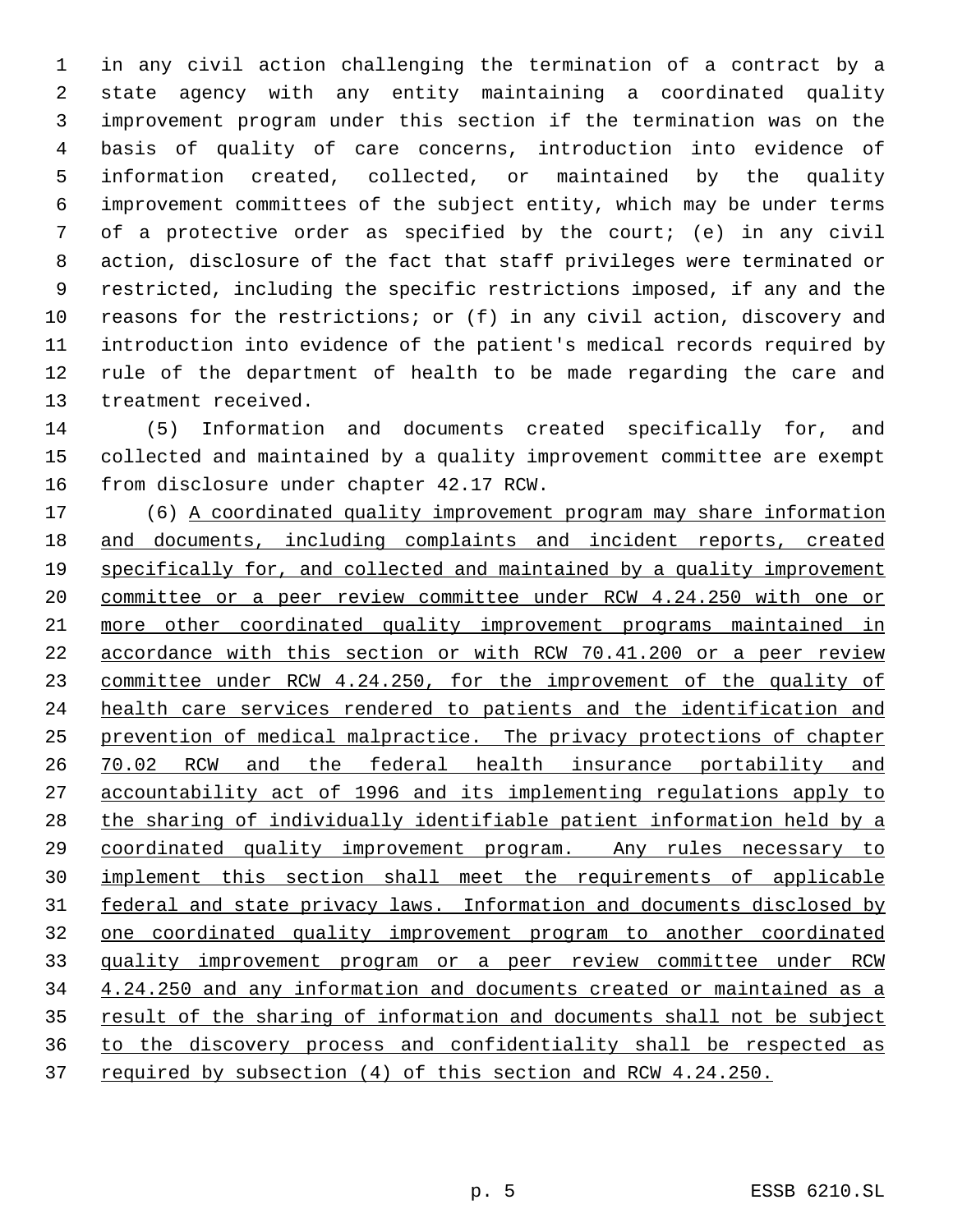(7) The department of health shall adopt rules as are necessary to implement this section.

 **Sec. 3.** RCW 70.41.200 and 2000 c 6 s 3 are each amended to read as follows:

 (1) Every hospital shall maintain a coordinated quality improvement program for the improvement of the quality of health care services rendered to patients and the identification and prevention of medical malpractice. The program shall include at least the following:

 (a) The establishment of a quality improvement committee with the responsibility to review the services rendered in the hospital, both retrospectively and prospectively, in order to improve the quality of medical care of patients and to prevent medical malpractice. The committee shall oversee and coordinate the quality improvement and medical malpractice prevention program and shall ensure that information gathered pursuant to the program is used to review and to revise hospital policies and procedures;

 (b) A medical staff privileges sanction procedure through which credentials, physical and mental capacity, and competence in delivering health care services are periodically reviewed as part of an evaluation of staff privileges;

 (c) The periodic review of the credentials, physical and mental capacity, and competence in delivering health care services of all persons who are employed or associated with the hospital;

 (d) A procedure for the prompt resolution of grievances by patients or their representatives related to accidents, injuries, treatment, and other events that may result in claims of medical malpractice;

 (e) The maintenance and continuous collection of information concerning the hospital's experience with negative health care outcomes and incidents injurious to patients, patient grievances, professional liability premiums, settlements, awards, costs incurred by the hospital for patient injury prevention, and safety improvement activities;

 (f) The maintenance of relevant and appropriate information gathered pursuant to (a) through (e) of this subsection concerning individual physicians within the physician's personnel or credential file maintained by the hospital;

 (g) Education programs dealing with quality improvement, patient 37 safety, medication errors, injury prevention, staff responsibility to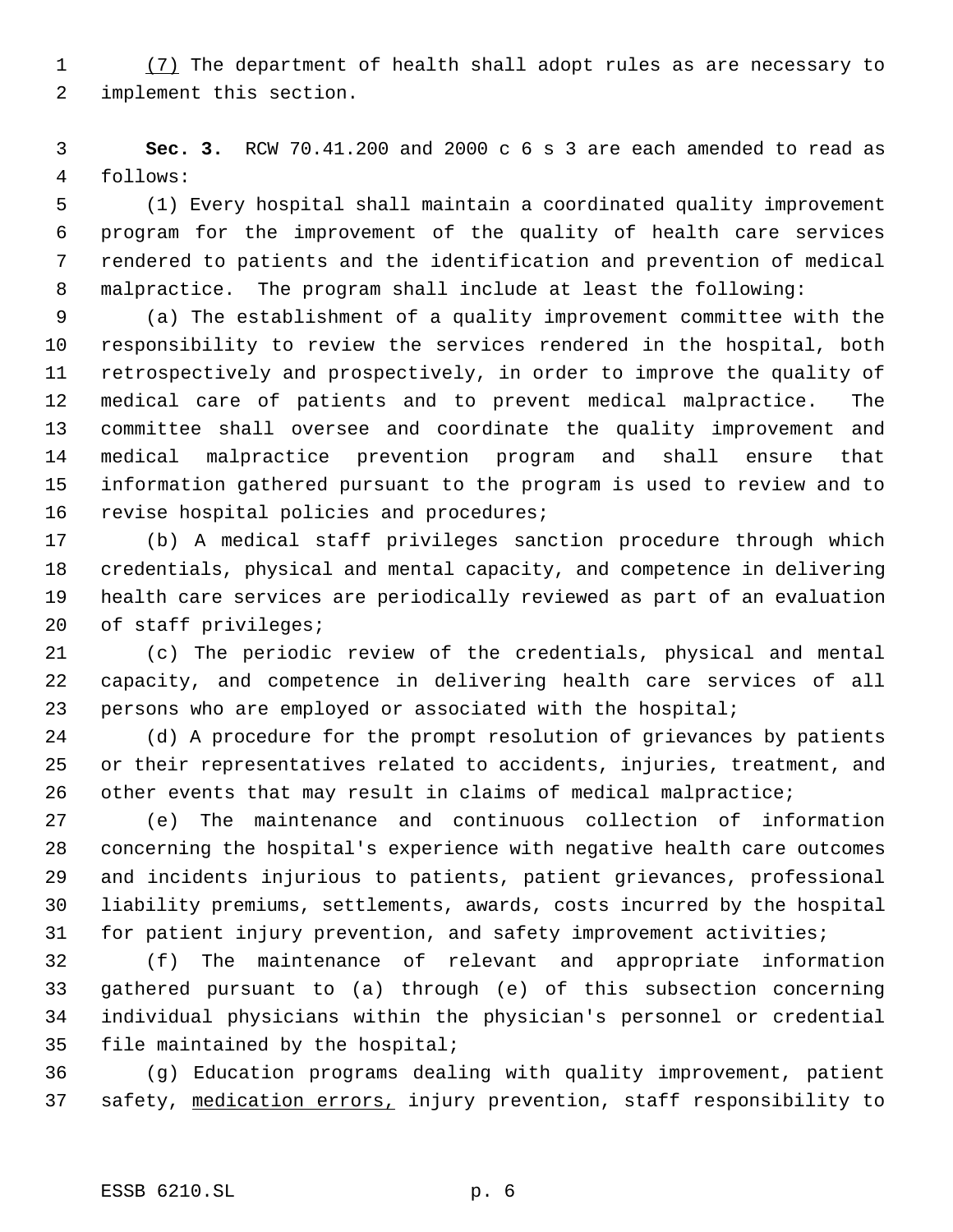report professional misconduct, the legal aspects of patient care, improved communication with patients, and causes of malpractice claims for staff personnel engaged in patient care activities; and

 (h) Policies to ensure compliance with the reporting requirements of this section.

 (2) Any person who, in substantial good faith, provides information to further the purposes of the quality improvement and medical malpractice prevention program or who, in substantial good faith, participates on the quality improvement committee shall not be subject to an action for civil damages or other relief as a result of such 11 activity. Any person or entity participating in a coordinated quality 12 improvement program that, in substantial good faith, shares information 13 or documents with one or more other programs, committees, or boards under subsection (8) of this section is not subject to an action for 15 civil damages or other relief as a result of the activity. For the purposes of this section, sharing information is presumed to be in 17 substantial good faith. However, the presumption may be rebutted upon 18 a showing of clear, cogent, and convincing evidence that the information shared was knowingly false or deliberately misleading.

 (3) Information and documents, including complaints and incident reports, created specifically for, and collected, and maintained by a quality improvement committee are not subject to discovery or introduction into evidence in any civil action, and no person who was in attendance at a meeting of such committee or who participated in the creation, collection, or maintenance of information or documents specifically for the committee shall be permitted or required to testify in any civil action as to the content of such proceedings or the documents and information prepared specifically for the committee. This subsection does not preclude: (a) In any civil action, the discovery of the identity of persons involved in the medical care that is the basis of the civil action whose involvement was independent of any quality improvement activity; (b) in any civil action, the testimony of any person concerning the facts which form the basis for the institution of such proceedings of which the person had personal knowledge acquired independently of such proceedings; (c) in any civil action by a health care provider regarding the restriction or revocation of that individual's clinical or staff privileges, introduction into evidence information collected and maintained by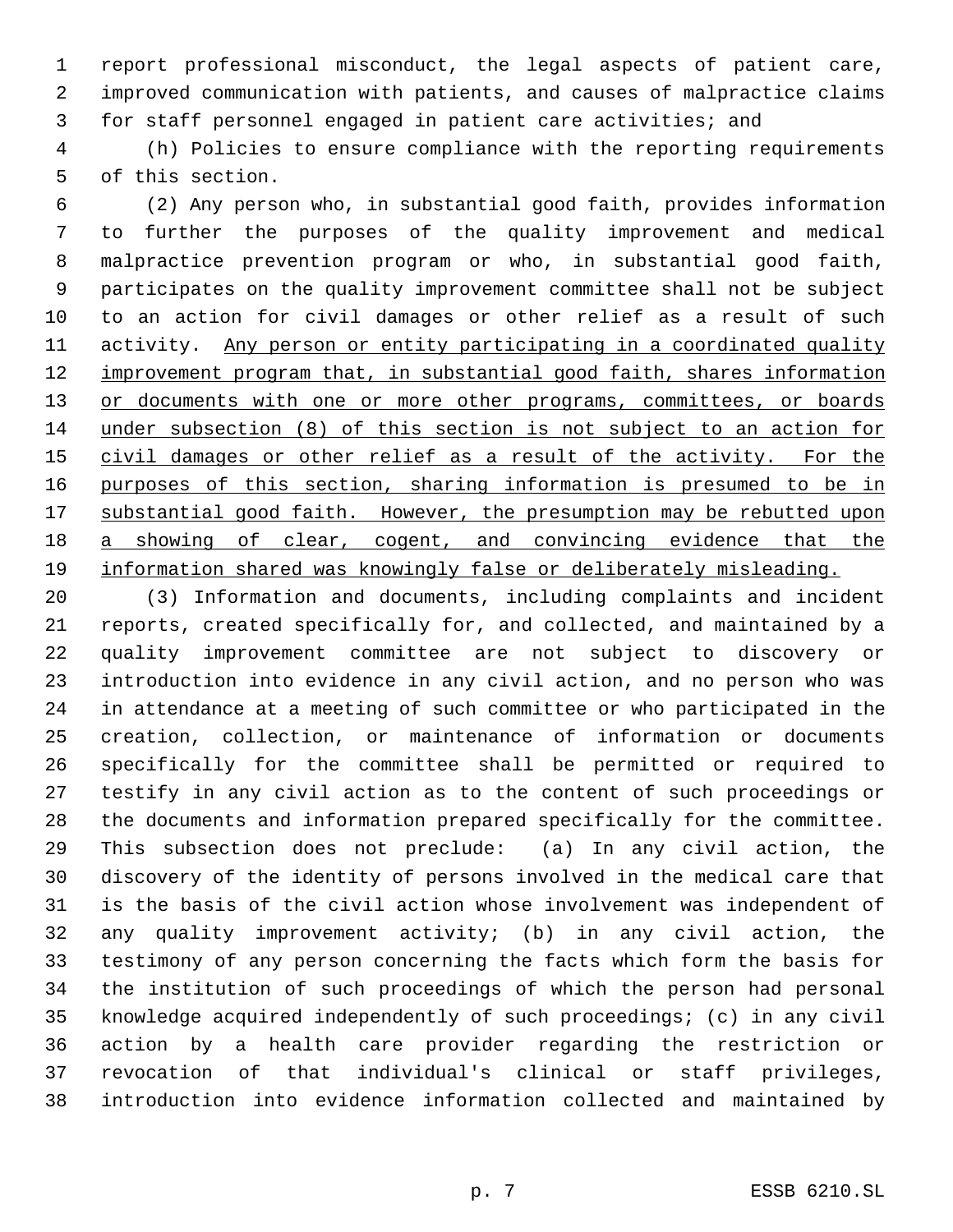quality improvement committees regarding such health care provider; (d) in any civil action, disclosure of the fact that staff privileges were terminated or restricted, including the specific restrictions imposed, if any and the reasons for the restrictions; or (e) in any civil action, discovery and introduction into evidence of the patient's medical records required by regulation of the department of health to be made regarding the care and treatment received.

 (4) Each quality improvement committee shall, on at least a semiannual basis, report to the governing board of the hospital in which the committee is located. The report shall review the quality improvement activities conducted by the committee, and any actions taken as a result of those activities.

 (5) The department of health shall adopt such rules as are deemed appropriate to effectuate the purposes of this section.

 (6) The medical quality assurance commission or the board of osteopathic medicine and surgery, as appropriate, may review and audit the records of committee decisions in which a physician's privileges are terminated or restricted. Each hospital shall produce and make accessible to the commission or board the appropriate records and otherwise facilitate the review and audit. Information so gained shall not be subject to the discovery process and confidentiality shall be respected as required by subsection (3) of this section. Failure of a hospital to comply with this subsection is punishable by a civil penalty not to exceed two hundred fifty dollars.

 (7) The department, the joint commission on accreditation of health care organizations, and any other accrediting organization may review and audit the records of a quality improvement committee or peer review committee in connection with their inspection and review of hospitals. Information so obtained shall not be subject to the discovery process, and confidentiality shall be respected as required by subsection (3) of this section. Each hospital shall produce and make accessible to the department the appropriate records and otherwise facilitate the review and audit.

 (8) A coordinated quality improvement program may share information and documents, including complaints and incident reports, created specifically for, and collected and maintained by a quality improvement committee or a peer review committee under RCW 4.24.250 with one or more other coordinated quality improvement programs maintained in